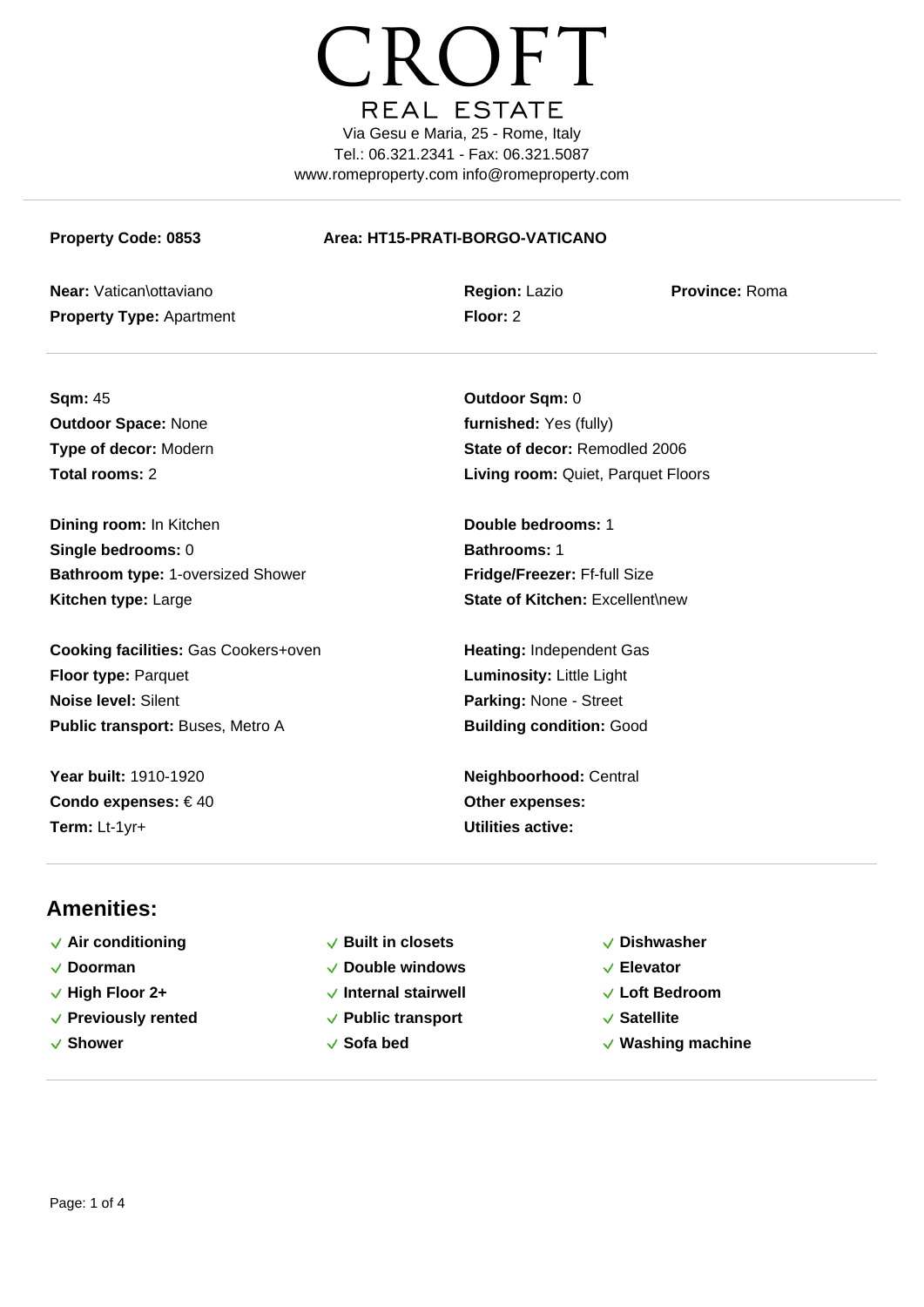# **Detailed Description:**

### **Apartment**

This flat is located in a period building with full time doorman directly on Via Ottaviano, just a short walk from the Metro, the Vatican and the Historic Center. 2nd floor apartment with an elevator, prox. 45mq. divided as follows:

Entrance directly into living room area with sofa bed, parquet floors, silent, one south facing window.

Kitchen: Spacious, separate remodeled kitchen, fully equipped with dishwasher, large fridge, four gas burners, large enough for table for 4.

Bath: Restored bath with oversized shower, washing machine, window.

Bedroom: Bedroom is located in a loft area above the living room, complete with built in closets, double bed. Parquet floors.

#### Area

The area of Piazza Mazzini in Prati is conveniently located near to the A metro line and a short distance from Rome's major shopping district, along Via Cola di Rienzo, as well as the Vatican. There is a large daily open market in Piazza Mazzini, as well as a large number of high quality neighbourhood food shops and restaurants. This neighborhood is also near the river and the Historic Center.

Prati-Ottaviano: 45mq. Appena ristrutturata. Soggiorno cucina abitabile, camera soppalcato bagno. Luminoso vicino metro. Rif 853

#### Appartamento

L'appartamento si trova in palazzo d'epoca con portiere full time, entrata diretta da Via Ottaviano, proprio a pochi passi dalla Metro, il Vaticano e il centro storico. Secondo piano con ascensore, circa 45mq così diviso:

Ingresso diretto nel soggiorno con divano letto, pavimenti in parquet, silenzioso, una finestra con esposizione a Sud. Cucina: separata e spaziosa, ristrutturata, completamente attrezzata con lavastoviglie, ampio frigo, quattro fuochi a gas, spazio per tavolo per 4 persone.

Bagno ristrutturato con doccia over size, lavatrice, finestra.

Camera da letto soppalcata si trova sopra al soggiorno, con armadi a muro, letto matrimoniale. Pavimenti in parquet.

#### Zona

L'area di Piazza Mazzini in Prati è situata vicino alla linea A della metropolitana e a breve distanza dal quartiere commerciale di Roma, Via Cola di Rienzo, così come il Vaticano.

C'è un grande mercato aperto tutti i giorni in Piazza Mazzini, così come un gran numero di negozi di alta qualità di vicinato alimentari e ristoranti. Questo quartiere si trova vicino al fiume e al Centro Storico.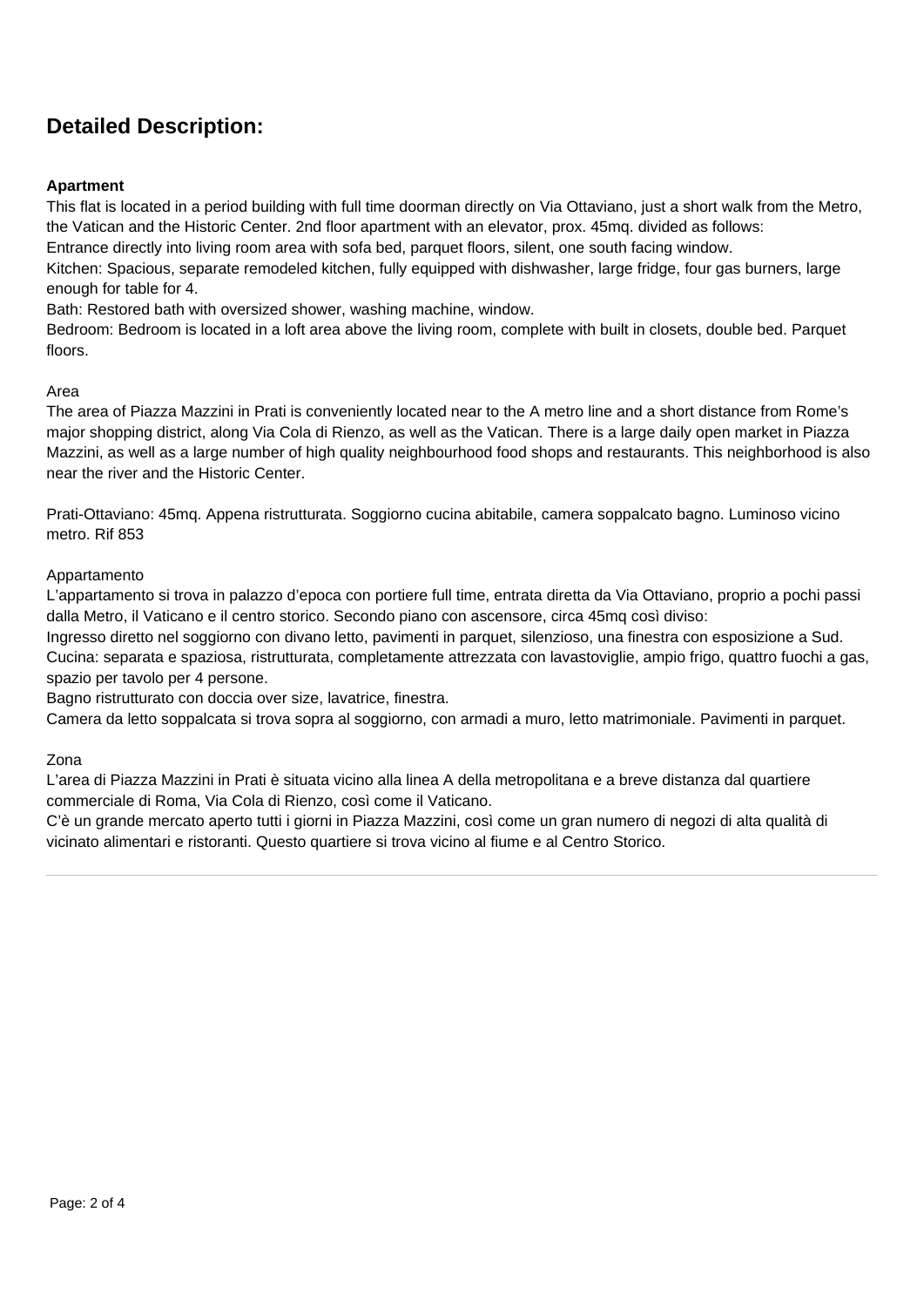# **Photos / Images:**